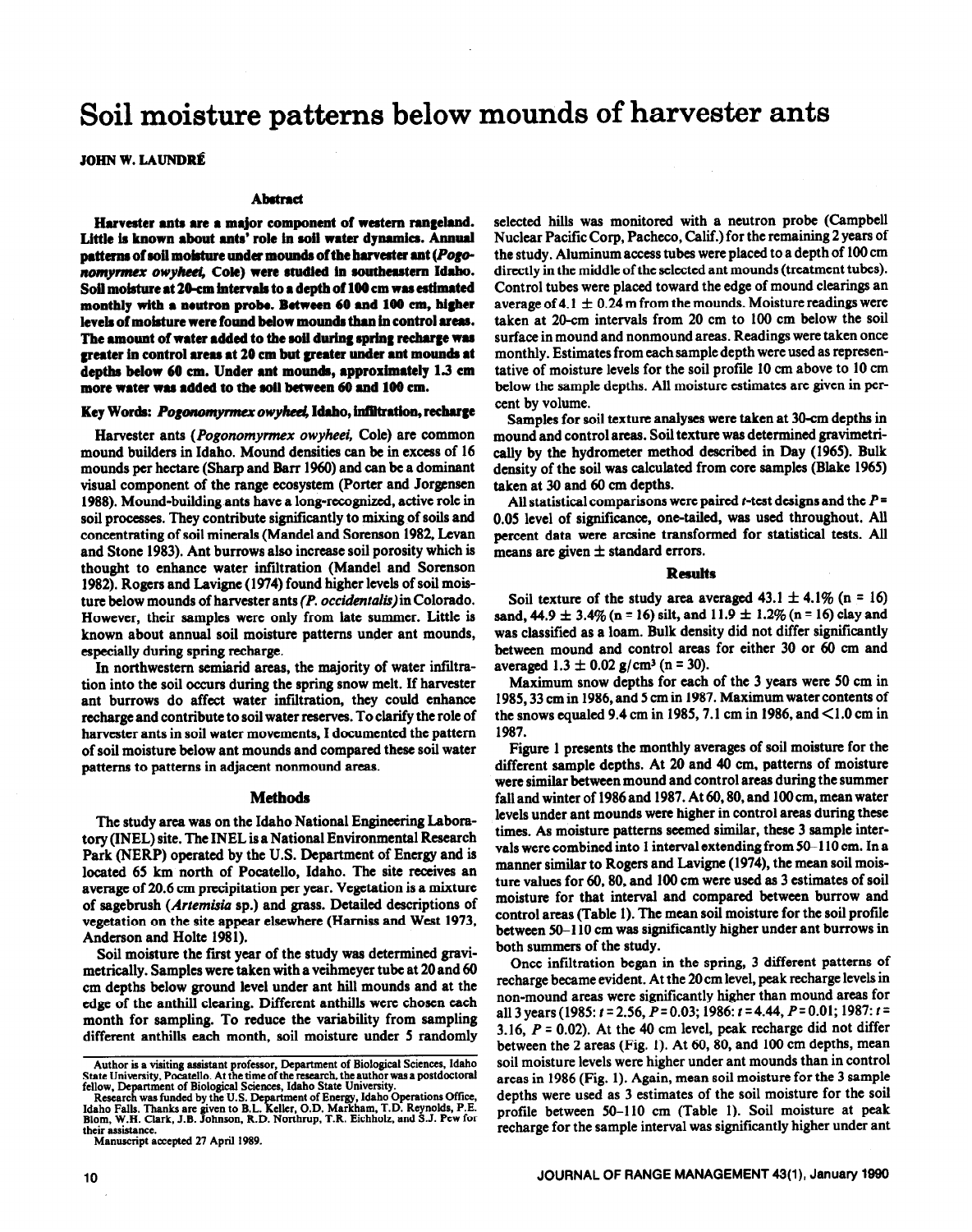

Fig. 1. Monthly soil moisture levels at the 5 sample depths under ant mounds and in control areas. The first 6 estimates for the 20 and 60 cm depths were determined gravimetrically. All the other estimates are based on neutron probe data.

mounds. At the sample depths of 60,80, and 100 cm, no change in soil moisture was seen in 1987 because there was insufficient snow pack in 1987 for recharge beyond 40 cm. Average soil moisture in the spring of 1985 was higher under ant burrows at 60 cm but the difference was not significant.

Lavigne (1969) found a high number of storage chambers at and below 60 cm in burrows of the harvester ant *P. occidentalis. The*  food stores and other organic material in those chambers would be detected by the neutron probe and could result in elevated estimates of soil moisture. If such stores exist for *P. owyheei,* they may account for **the difference** in average soil moisture between mound and control areas at and below 60 cm at the driest time of the year. This error in estimating soil moisture could bias comparisons of  $\%$ moisture at peak recharge. To eliminate such bias, I determined the difference in soil moisture between the time of lowest soil moisture (late fall) to the time of peak recharge (early April) for 1986 and 1987. As before, mean differences in soil moisture for 60,80, and 100 cm sample depths were used as 3 estimates of the soil profile between SO- 110 cm. Analysis of the difference in moisture levels did not change the pattern seen (Table 1).

The difference in percent moisture represents the amount water added to the soil from the spring recharge. For 1986 and 1987,